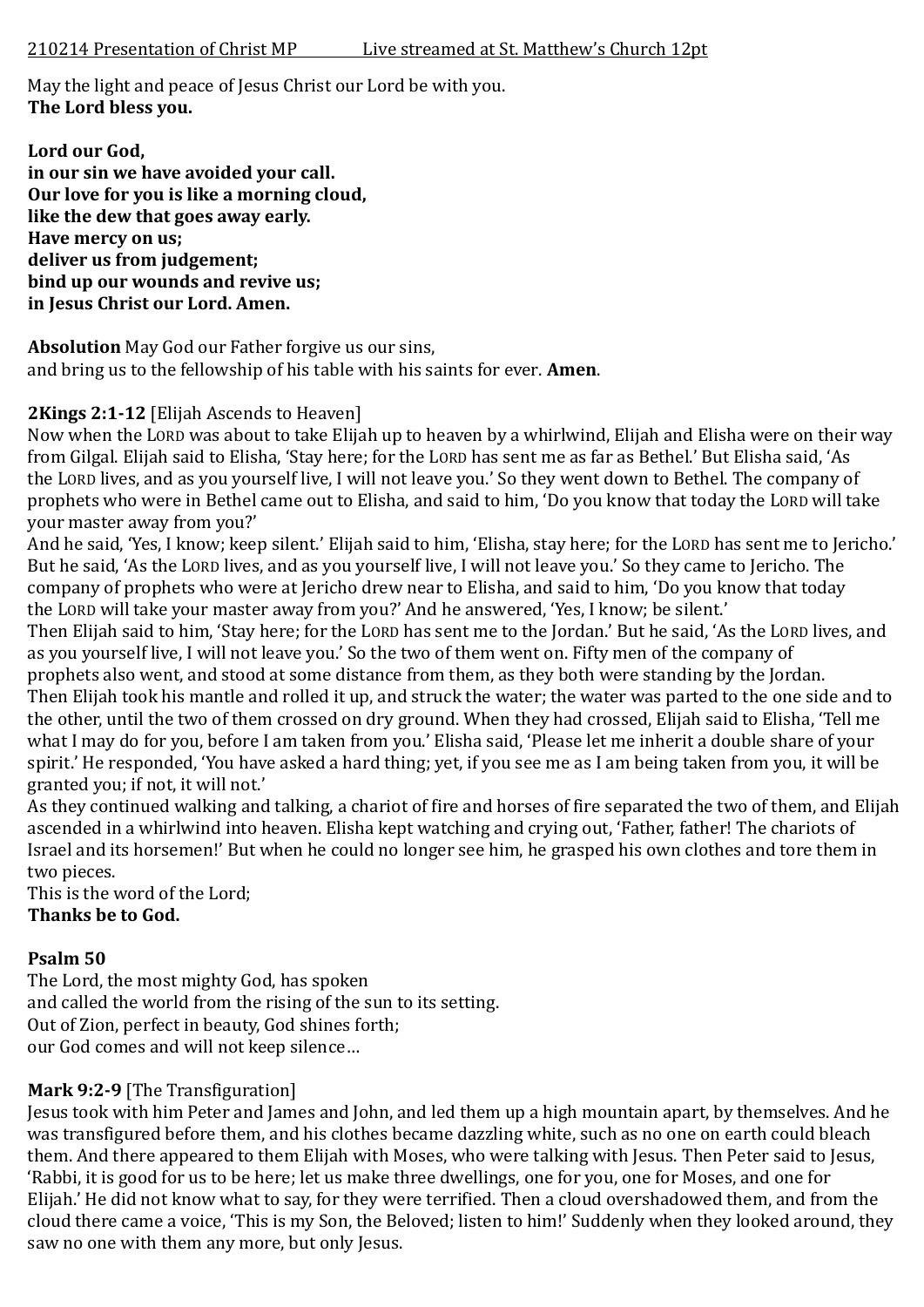As they were coming down the mountain, he ordered them to tell no one about what they had seen, until after the Son of Man had risen from the dead. This is the gospel of the Lord. **Praise to you, Lord Jesus Christ.**

### **Sermon**

May the words of my lips and the meditation of my heart be always acceptable in thy sight, O Lord, our strength and our Redeemer.

The setting of today's stories begins with the journey of two prophets to a hugely symbolic place called Gilgal, the place where the [Israelites](https://en.wikipedia.org/wiki/Israelites) camped after crossing the [Jordan River.](https://en.wikipedia.org/wiki/Jordan_River) It is the final journey of the premier prophet of the Jewish people, Elijah with his chosen successor, Elisha. But of course, the story is much more than just the death of this prophet. It describes that mysterious, awesome event - the bodily ascension into heaven of Elijah. It is such a rare event in the Jewish-Israelite history of belief that is worthwhile to note some of the kernel points of the story. It is told almost as a teaching, testing dialogue between the two. For instance, we're told that when Elijah reached the Jordan on that day, he rolled up his mantle and struck the water to allow them cross on dry ground, recalling both the entry of Israel into Canaan, and Moses' parting of the sea during the exodus from Egypt.

So it is full of symbolism. Elisha asks Elijah something that we can easily miss or ignore: "Let me inherit a double share of your spirit." According to Mosaic law, a first-born son must receive a double portion of the inheritance. Elisha thus asks to have the status of Elijah's first-born and to inherit more of his spirit than any other prophetic heirs. And then we come to the central point of the story: "As they continued walking and talking, a chariot of fire and horses of fire separated the two of them, and Elijah ascended in a whirlwind into heaven." (fire is a traditional Old Testament symbol of God's active presence) We are told that Elisha kept watching and crying out, 'Father, father!' The chariots of Israel and its horsemen!"

But that is really just an introduction to today, because we are celebrating the Transfiguration of Jesus Christ. We're told that he was really transfigured – that he had a radical change of appearance while he was with Peter, James and John. This celebration is mainly marked on August 6<sup>th</sup>. But the Transfiguration is also marked on the last Sunday after the Epiphany in the lectionary. Hence today's readings.

The Transfiguration is the opening event in the second half of Mark's Gospel. For a brief moment the veil of ordinariness is lifted and the three privileged disciples see Jesus as he really is, his human nature diffused with his divine glory. It's one of those events without which the astounding nature of the Christian hope would be much dimmer. It took place at the top of what the gospel called "a high mountain". It is traditionally considered to be Mount Tabor, a mountain of 1886 feet, rising out of the Jezreel valley in Lower Galilee. The location is really not important, but the story of the Transfiguration IS important. Because until now Mark has been keen to show Jesus as a quite ordinary man – a real human being like us. So today we get a rare glimpse of the other side of Jesus – the Jesus whom Mark is beginning to show us as something absolutely unique and different – that he is the Son of God.

The Transfiguration provides one of the most distinctive and dramatic showings of Jesus' divinity. We read it today from Mark, the first and shortest gospel, and it is echoed and embellished in both Matthew and Luke. The way I see it, Mark's focus in his gospel is on four signposts or stages in the progress of Jesus' life; and this is one of them. Why is the Transfiguration important? Because it is an amazing visionary experience – brilliant light; garments brighter than any fuller (a launderer - someone who bleached cloth) could make them – dazzling white.

It has huge echoes of Judaism all through it. Both Moses and Elijah appear, talking to Jesus; so this is a unique theological occurrence. Both Moses and Elijah had experienced incredible things on a mountain top; an overshadowing cloud, and a voice from the cloud. All this is repeated in this theophany – and on his day we're told that a voice also came from the cloud: "this is my Son, the beloved. Listen to him."

What does it say to us? Well, two things that are not just important, but absolutely central to our Christian theology - Jesus is being linked effortlessly to the patriarchs of old Israel; and Jesus is identified as the Son of God.

Did it really happen? We can't tell, but, honestly, historical accuracy is unimportant; rather – we are deeply involved in the huge symbolism of connections to Jewish history and lineage. It demonstrates that Jesus is not just some itinerant preacher like John the Baptist, but the eternal, beloved Son of God. Its obvious from the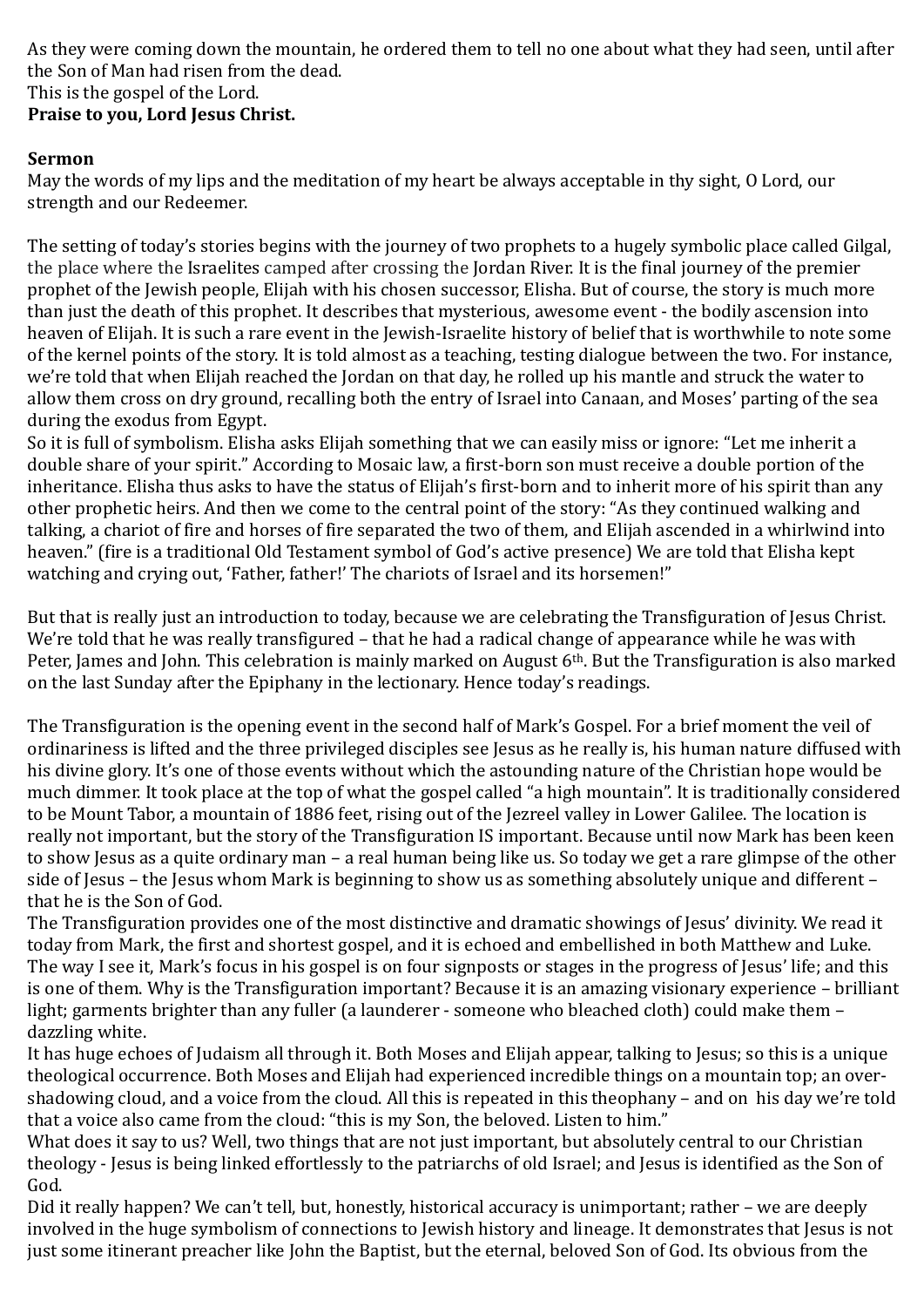narrative story that these events must have awed and invigorated Jesus' closest disciples, Peter, James & John. And the veracity of the story is increased by the fact that it is repeated in Matthew and Luke. It is a totally spiritual story. It is an important stage in the development of the gospel story of Mark. It moves us forward in our journey of a fully developed belief in the divinity – the importance – of Jesus, the Christ. Amen.

## **The Apostles' Creed**

I believe in God, the Father almighty, creator of heaven and earth. I believe in Jesus Christ, God's only Son, our Lord, who was conceived by the Holy Spirit, born of the Virgin Mary, suffered under Pontius Pilate, was crucified, died and was buried; he descended to the dead. On the third day he rose again; he ascended into heaven, he is seated at the right hand of the Father, and he will come again to judge the living and the dead. I believe in the Holy Spirit, the Holy Catholic Church, the communion of saints, the forgiveness of sins, the resurrection of the body, and the life everlasting. **Amen.** 

# **Intercessions, beginning with the Collect of the Transfiguration of Christ**

Almighty Father, whose Son was revealed in majesty before he suffered death on the cross: Give us grace to perceive his glory, that we may be strengthened to suffer with him and he changed into his likeness, from glory to glory; who is alive and reigns with you and the Holy Spirit. **Amen.**

Let us pray for the healing of all ills in the Church and in the world. May the Churh ever proclaim the message of salvation and bring to others the new life which is in Christ. May she receive in love all who come to her with their needs. *hear our prayer hear our prayer hear our prayer* 

We pray that all who are worn down by the weight of responsibility, those who are under stress in their work and in their relationships. Give them the wisdom to draw apart, the grace to be still and find new strength in the presence of God. *hear our prayer*

Have mercy on the outcasts of the world, the refugees and the homeless, those who are shunned for their race or their faith, Change the hearts of the oppressors and persecutors, that all people may value one another as children of God.

*hear our prayer*

Bless us in our families, and with our friends and neighbours, to care for the sick and help the weak. We remember especially, as always, those who have been affected by the COVID pandemic. We give thanks for all who have cared for us, for those who have uplifted our spirits and given us new hope. *hear our prayer*

Have mercy on the departed who have come through the winding ways of this world, to be brought at last to the feet of Christ. Their infirmities healed and their sins forgiven, may they glorify God in eternal life.

*hear our prayer*